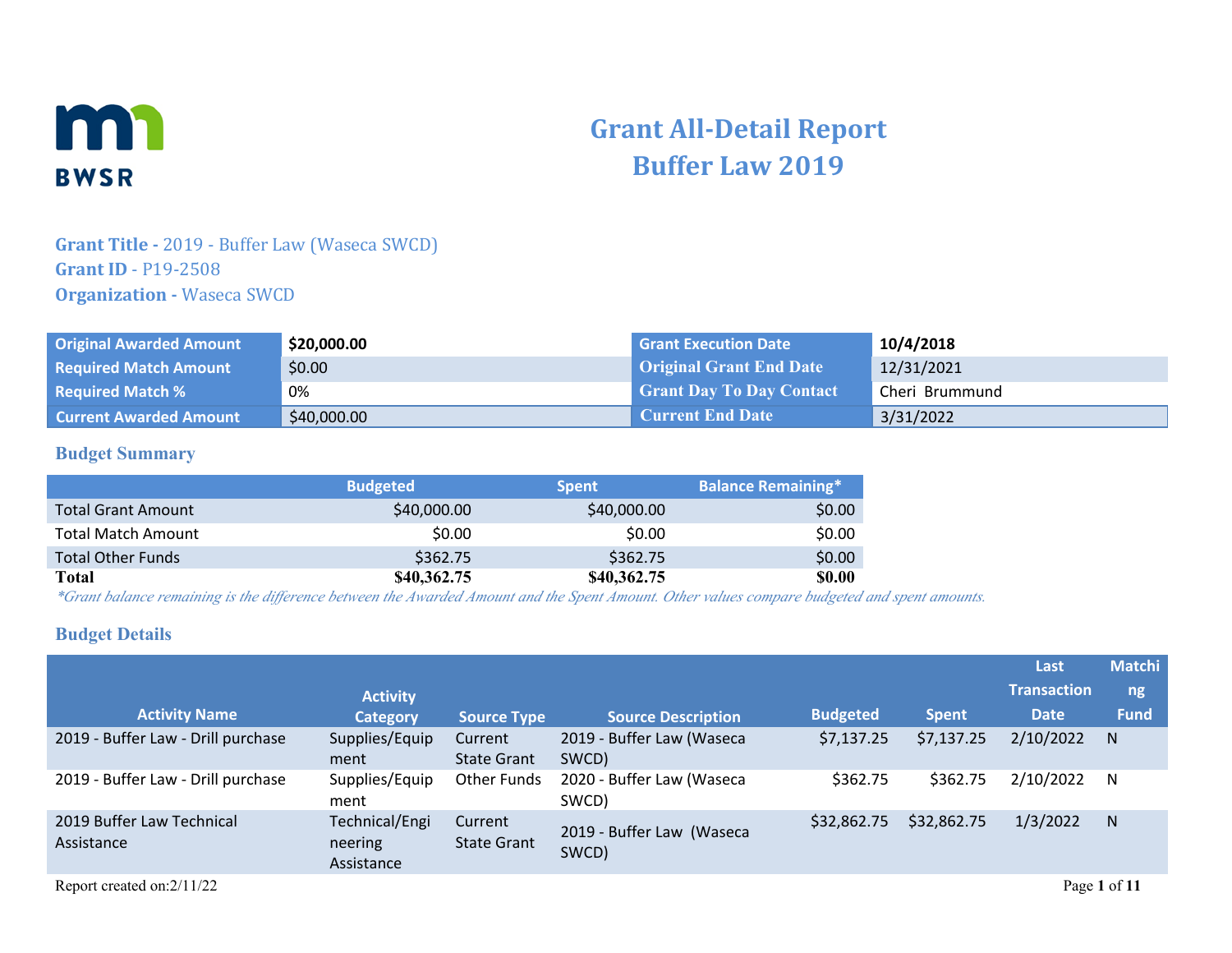# **Activity Details Summary**

| <b>Total Action Count Total Activity Mapped</b><br><b>Proposed Size / Unit \</b><br><b>Activity Details</b> | <b>Actual Size / Unit</b> |
|-------------------------------------------------------------------------------------------------------------|---------------------------|
|-------------------------------------------------------------------------------------------------------------|---------------------------|

### **Proposed Activity Indicators**

| <b>Activity Name</b>            | <b>Indicator Name</b> |  | Value & Units <b>Waterbody</b> Calculation Tool | Comments |
|---------------------------------|-----------------------|--|-------------------------------------------------|----------|
|                                 |                       |  |                                                 |          |
| <b>Final Indicators Summary</b> |                       |  |                                                 |          |

| Unit<br><b>Total Value</b><br><b>Indicator Name</b> |
|-----------------------------------------------------|
|-----------------------------------------------------|

# **Grant Activity**

| <b>Grant Activity - 2019 - Buffer Law - Drill purchase</b> |                                                                                                                                                                                                                                                                                                                                                                                                                                |                 |           |  |
|------------------------------------------------------------|--------------------------------------------------------------------------------------------------------------------------------------------------------------------------------------------------------------------------------------------------------------------------------------------------------------------------------------------------------------------------------------------------------------------------------|-----------------|-----------|--|
| <b>Description</b>                                         | Purchase of a drill capable of seeding buffers and other conservation seedings. To be made available to landowners to use<br>with a drop off fee and fee per acre (pending approval of policy by Waseca SWCD). There are limited options for seeding<br>contractors for these seedings and very limited options to rent equipment like this in the area. Having a drill available will<br>help get these seedings implemented. |                 |           |  |
| <b>Category</b>                                            | SUPPLIES/EQUIPMENT                                                                                                                                                                                                                                                                                                                                                                                                             |                 |           |  |
| <b>Start Date</b>                                          | 16-Dec-21                                                                                                                                                                                                                                                                                                                                                                                                                      | <b>End Date</b> | 10-Feb-22 |  |
| <b>Has Rates and Hours?</b>                                | No.                                                                                                                                                                                                                                                                                                                                                                                                                            |                 |           |  |
| <b>Actual Results</b>                                      | Drill Purchase price of \$7500.00 Total from Steele County SWCD.                                                                                                                                                                                                                                                                                                                                                               |                 |           |  |
|                                                            | Check #11551 \$7137.25 coming out of 2019 Buffer Law Grant<br>Check #11552 \$362.75 coming out of 2020 Buffer Law Grant                                                                                                                                                                                                                                                                                                        |                 |           |  |
|                                                            |                                                                                                                                                                                                                                                                                                                                                                                                                                |                 |           |  |
|                                                            | Invoice and Check copies are entered in attachments.                                                                                                                                                                                                                                                                                                                                                                           |                 |           |  |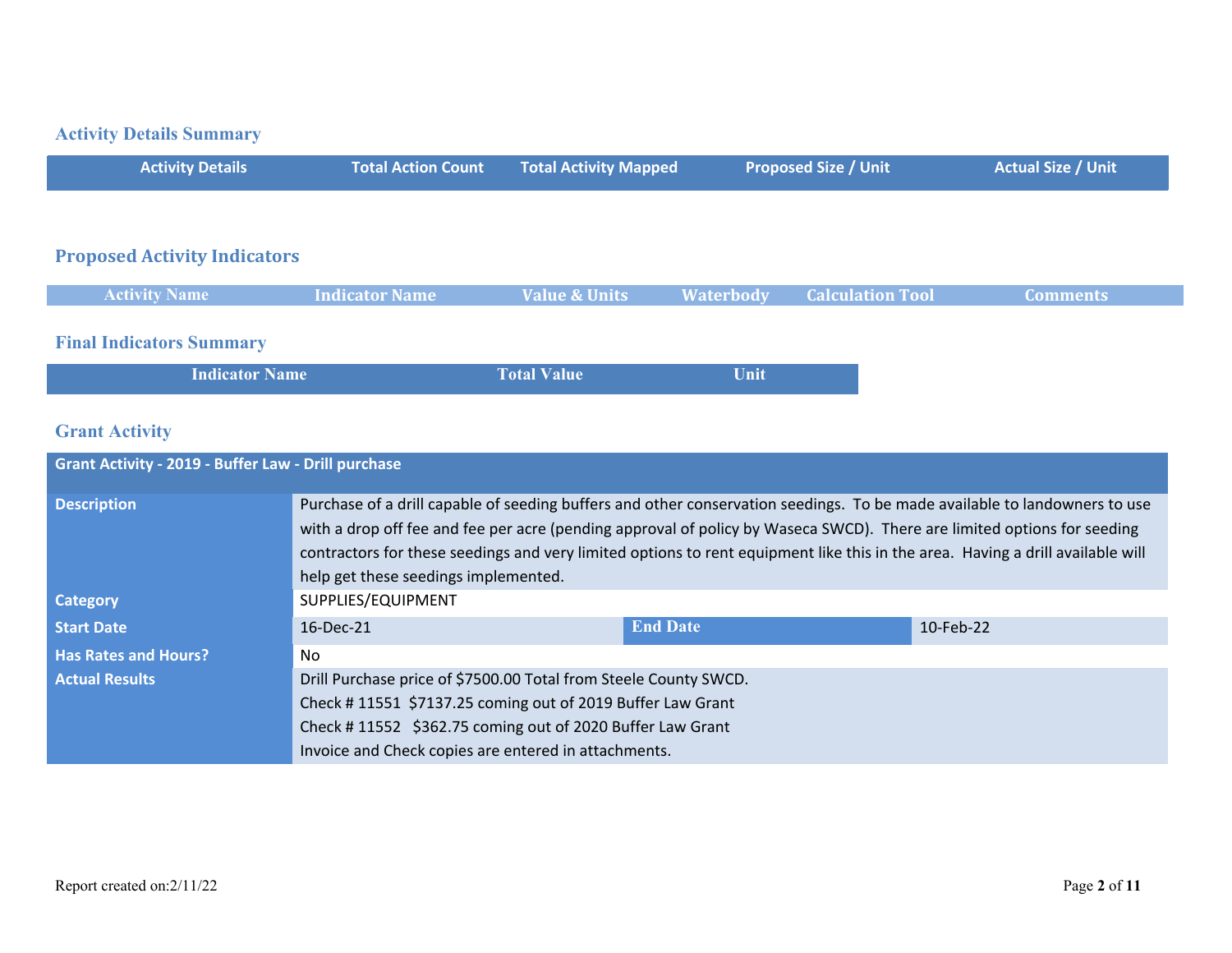**Grant Activity - 2019 Buffer Law Technical Assistance**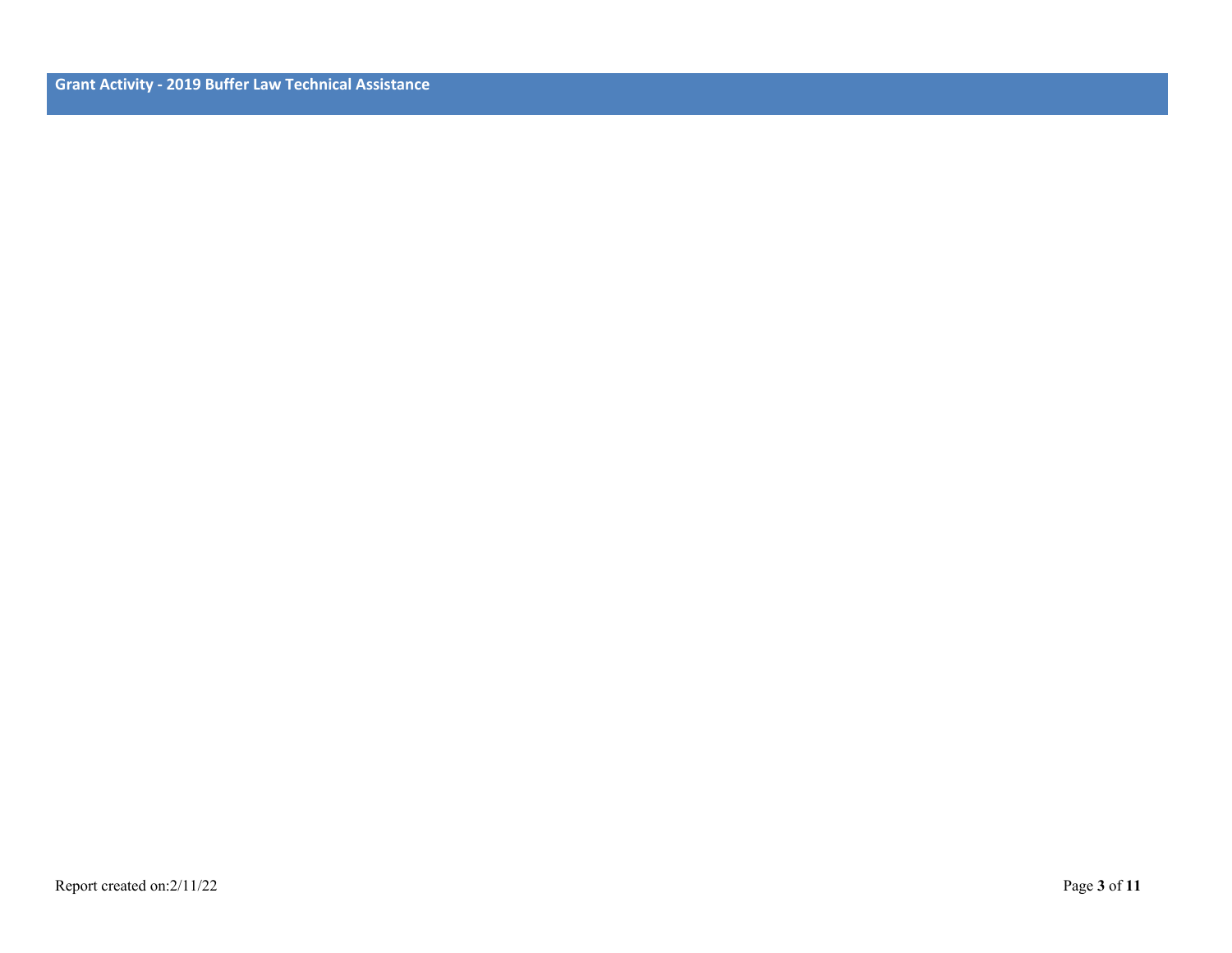| <b>Description</b> | Technical Assistance in all aspects of Buffer Law. Assisting landowners to be in compliance with buffer law. Activities<br>include updating the Buff Cat, talking with landowners, checking sites, education, alternative practices, validations of<br>compliance, promoting buffers and correspondence with landowners. Rates will vary with staff (2019 estimated billable<br>rates/hours are Cheri B-admin @ \$27.78/hr 30 hrs, Tyler P- technician @ \$33.69/hr 252.9 hrs and Mark S-<br>technical/manager @ \$53.23/hr 200 hrs). |
|--------------------|---------------------------------------------------------------------------------------------------------------------------------------------------------------------------------------------------------------------------------------------------------------------------------------------------------------------------------------------------------------------------------------------------------------------------------------------------------------------------------------------------------------------------------------|
|                    | Amendment: same activities as above plus assisting Waseca County with enforcement such as drafting corrective action<br>plans and following up on potential violations. Rates will vary with staff (2019 current billable rates/hours are Cheri B-<br>admin @ \$27.62/hr 30 hrs, Tyler P- technician @ \$33.43/hr 251.5 hrs and Mark S-technical/manager @ \$53.82/hr 200<br>hrs).                                                                                                                                                    |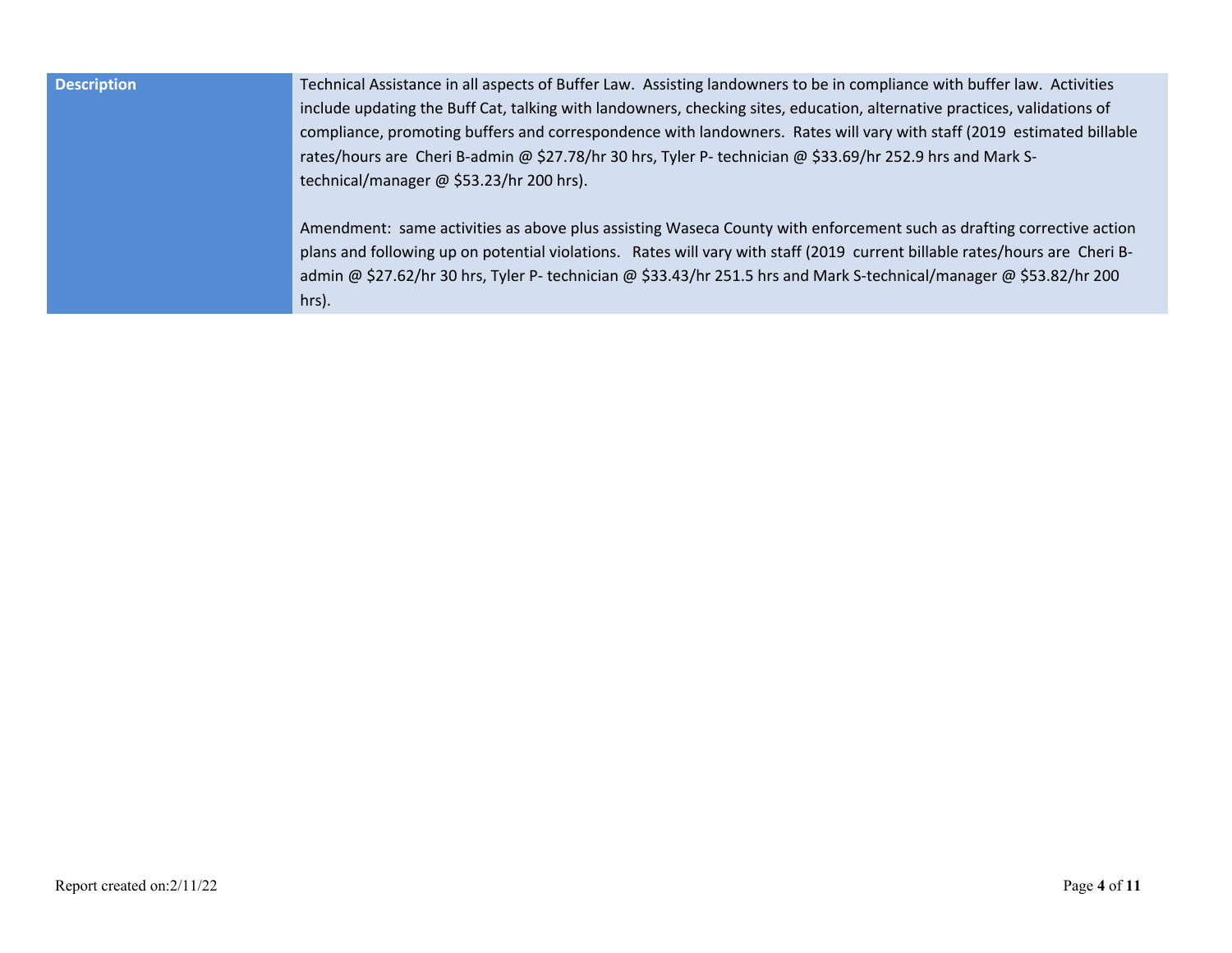**CATEGORY** TECHNICAL/ENGINEERING ASSISTANCE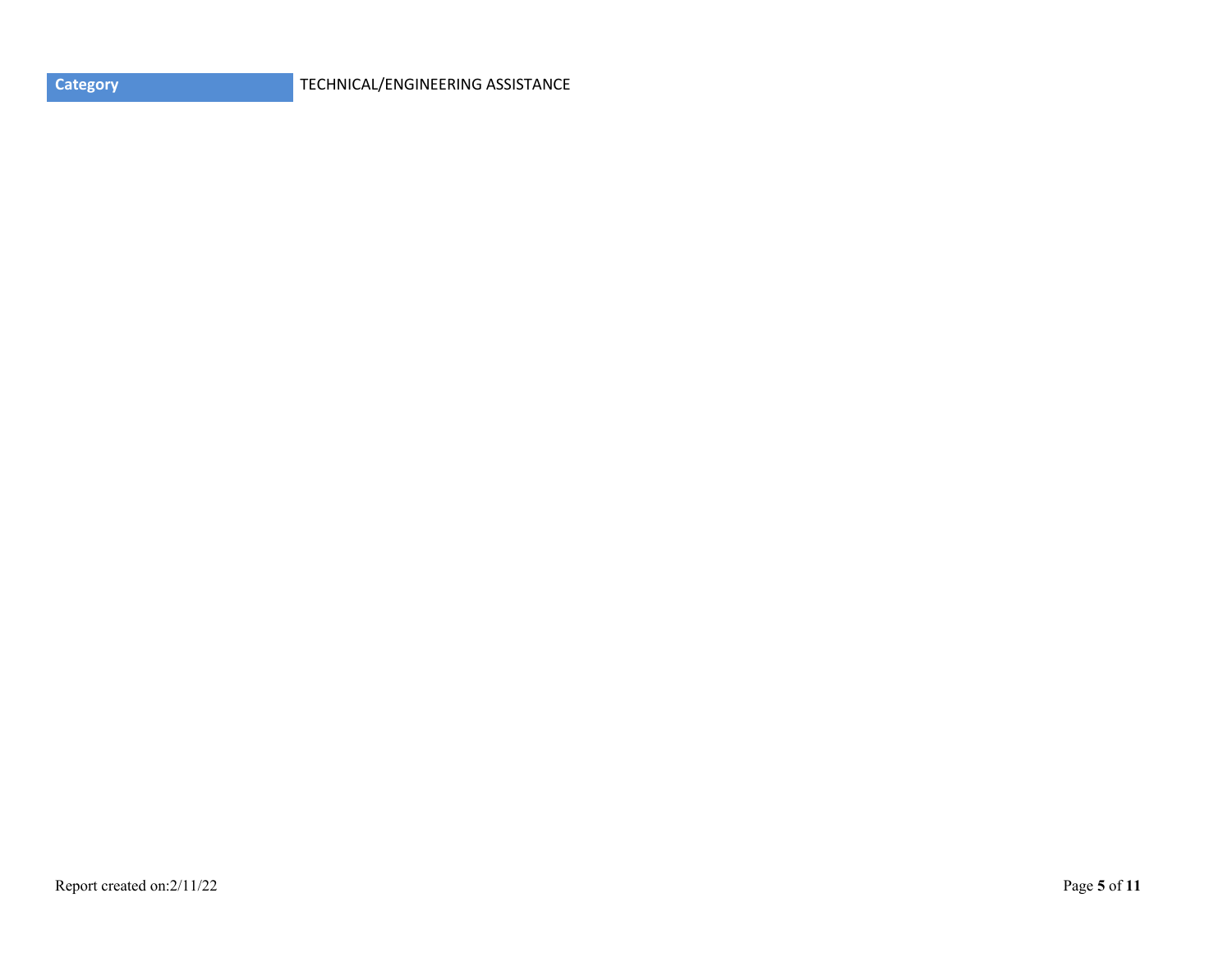| <b>Start Date</b> | 2-Mar-20 | <b>End Date</b> |  |
|-------------------|----------|-----------------|--|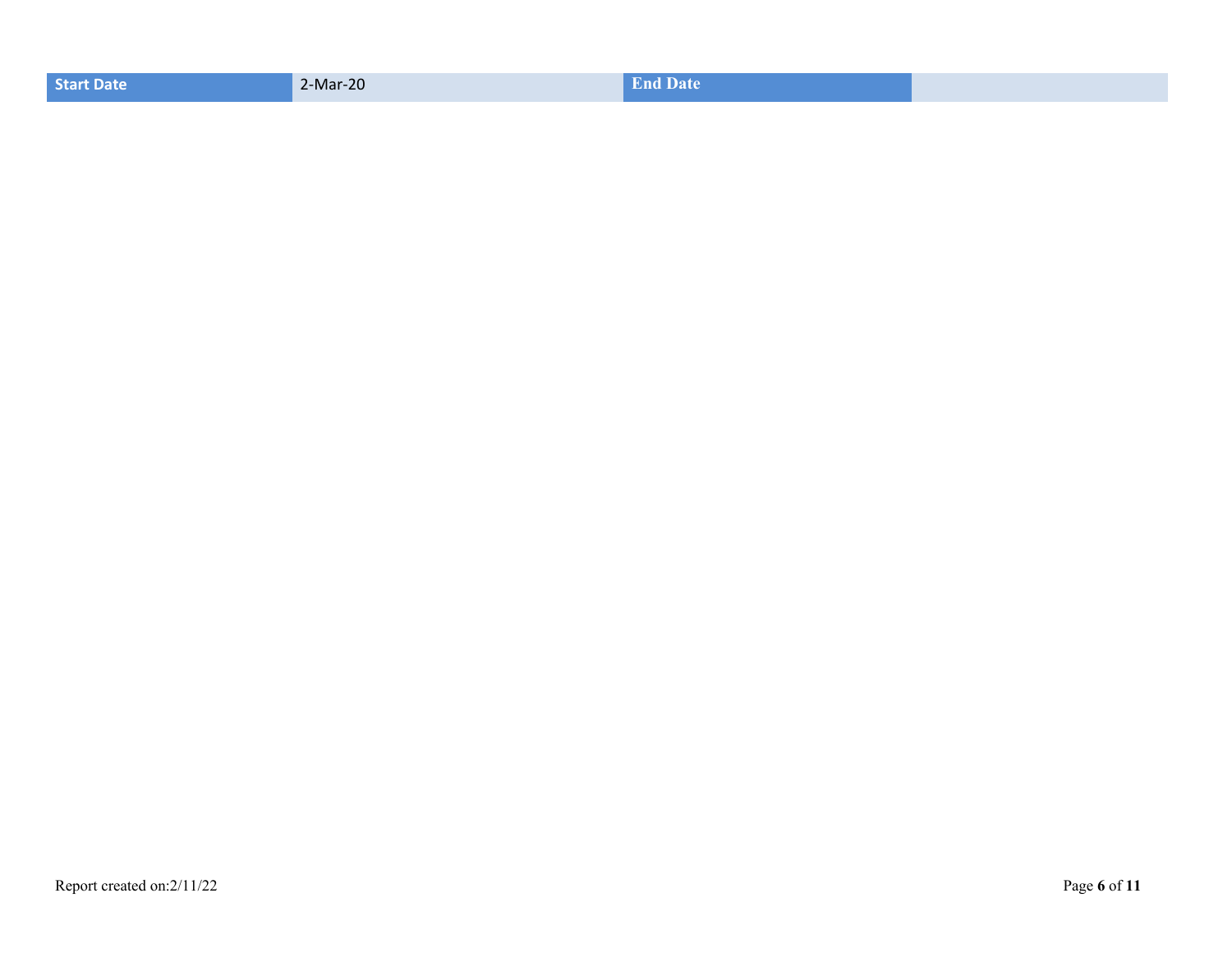|--|

Yes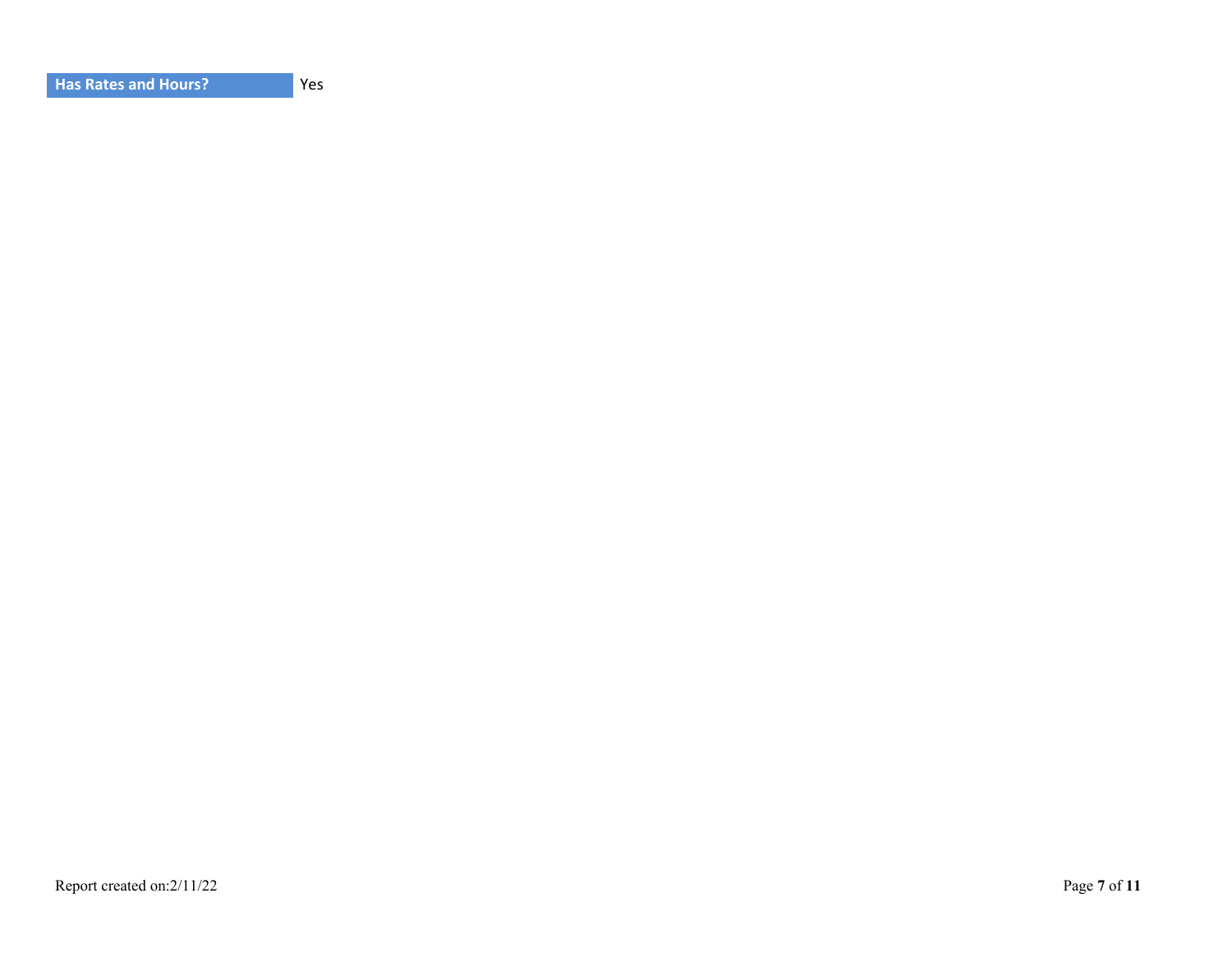| <b>Actual Results</b> | 2021                                                                                         |
|-----------------------|----------------------------------------------------------------------------------------------|
|                       | 4th qtr                                                                                      |
|                       | Mark 19.5 @ \$66.94/hr=\$1305.33 T/A                                                         |
|                       | Tyler 7.5 @ \$42.10/hr=\$315.75 Field Checks                                                 |
|                       | Tyler 38.5 @ \$42.10/hr=\$1620.85 Buffcat                                                    |
|                       | 3rd qtr                                                                                      |
|                       | Mark 2.5 @ \$66.94/hr=\$167.35 T/A                                                           |
|                       | Tyler 8 @ \$42.10/hr=\$336.80 Field Checks                                                   |
|                       | Tyler 1 @ \$42.10/hr=\$42.10 Buffcat                                                         |
|                       | Tyler 8 @ \$42.10/hr=\$336.80 Outreach                                                       |
|                       | 2nd qtr-Rates changed-Raises go into effect beginning of 2nd qtr.                            |
|                       | Tyler 67 @ \$42.10/hr=\$2820.70 Field Checks.                                                |
|                       | Tyler 42 @ \$42.10/hr=\$1768.20 BuffCat                                                      |
|                       | Tyler 8 hrs @ \$42.10/hr=\$336.80 Outreach                                                   |
|                       | Tyler 3 hrs @ \$42.10/hr=\$126.30 T/A                                                        |
|                       | Mark 3.5 hrs @ \$66.94/hr=\$234.29 T/A                                                       |
|                       |                                                                                              |
|                       | 1st qtr-Rates changed 1/1/2021 due to increases in insurance and facilities billing changes. |
|                       | Tyler 8 @ \$40.61=\$324.88-Field Checks                                                      |
|                       | Tyler 70 @ \$40.61=\$2842.70-BuffCat                                                         |
|                       | Tyler 14@ \$40.61=\$568.54-Outreach                                                          |
|                       | Tyler 13 @ \$40.61=\$527.93-T/A                                                              |
|                       | Mark Schaetzke 8.5 @\$63.67=\$541.20-T/A                                                     |
|                       |                                                                                              |
|                       | 2020                                                                                         |
|                       | 4th qtr                                                                                      |
|                       | Tyler 36 @ \$40.79=\$1468.44 Buffcat                                                         |
|                       | Tyler 21@ \$40.79=\$856.59 Field Checks                                                      |
|                       | Mark 3.5 @ \$60.29=\$211.02 Outreach                                                         |
|                       | 3rd qtr<br>Mark 8.5 @ \$60.29=\$512.47 Site Visits                                           |
|                       | Mark 3@ \$60.29=\$180.87                                                                     |
|                       |                                                                                              |

L/O Contacts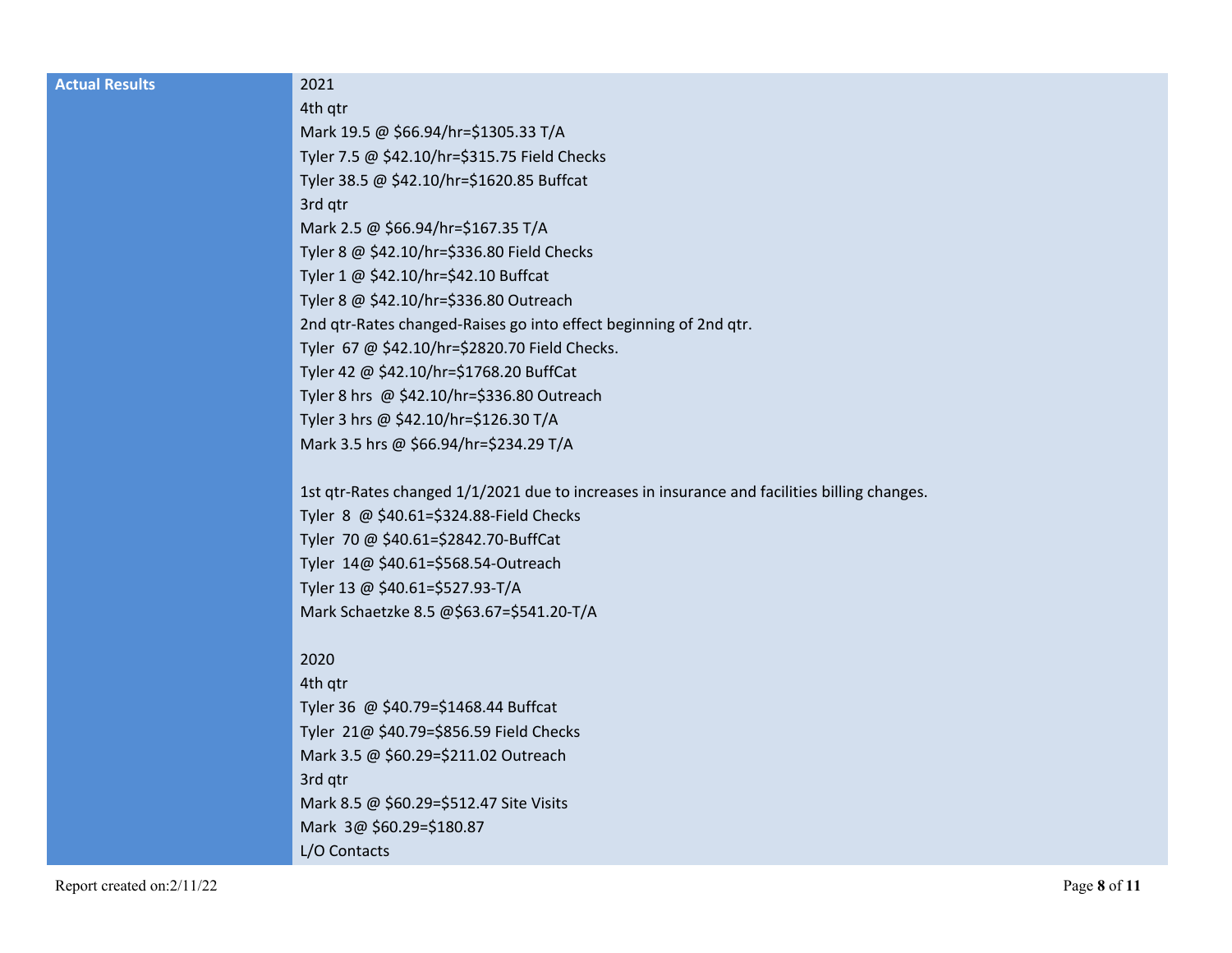| Mark 7.5 @ \$60.29=\$452.18 Outreach                                                                                    |
|-------------------------------------------------------------------------------------------------------------------------|
| Tyler 58 @ \$40.79=\$2365.82 Field Checks                                                                               |
| Tyler 17 @ \$40.79=\$693.43 Outreach                                                                                    |
| 2nd qtr                                                                                                                 |
| Mark 17.5 @ \$60.29=\$1055.08 Outreach                                                                                  |
| Mark 2.5 @ \$60.29=\$150.73 L/O Contacts                                                                                |
| Mark 1 @ \$60.29=\$60.29 Mtg Info                                                                                       |
| Tyler 61.5 @40.79/hr=\$2508.59 Field Checks                                                                             |
| Tyler 32 @ \$40.79=\$1305.28 Buffcat                                                                                    |
| Tyler 69 @ \$40.79=\$2814.51 Outreach                                                                                   |
| Cheri 9.5 $@$ \$34.57=\$328.42 mapping and address checks                                                               |
|                                                                                                                         |
| Last week beginning 3/29/2020-Raises went into effect at beginning of pay period-these are the hours billed in that two |
| week period                                                                                                             |
| Tyler 60 @ \$40.79=\$2447.40 Outreach                                                                                   |
| Mark 2.5 @ \$60.29=\$150.73 L/O Contacts                                                                                |
| Mark 1.5 @ \$60.29=\$90.44 Outreach                                                                                     |
| 1st qtr                                                                                                                 |
| Tyler 16 @ \$39.24 = \$627.84 Buffcat                                                                                   |
| Tyler 7.652@ \$39.24=\$300.26 Outreach                                                                                  |
| Cheri 2 @ \$32.92=\$65.84 Admin-verifying address/posted envelopes for Buffer Letters.                                  |
|                                                                                                                         |
|                                                                                                                         |
|                                                                                                                         |

#### 2019 No activity this period

### **Grant Attachments**

| <b>Document Name</b>                             | <b>Document Type</b>   | <b>Description</b>                                       |
|--------------------------------------------------|------------------------|----------------------------------------------------------|
| 2019 Buffer Law Extension Amendment Board Signed | Grant                  | 2019 - Buffer Law (Waseca SWCD)                          |
| 2019 Buffer Law amendment EXECUTED               | <b>Grant Agreement</b> |                                                          |
|                                                  | Amendment              |                                                          |
| 2019 SWCD Local Capacity and Buffer Law          | <b>Grant Agreement</b> | 2019 SWCD Local Capacity and Buffer Law Implementation - |
| Implementation                                   |                        | Waseca SWCD                                              |
| Report created on: 2/11/22                       |                        | Page 9 of 11                                             |